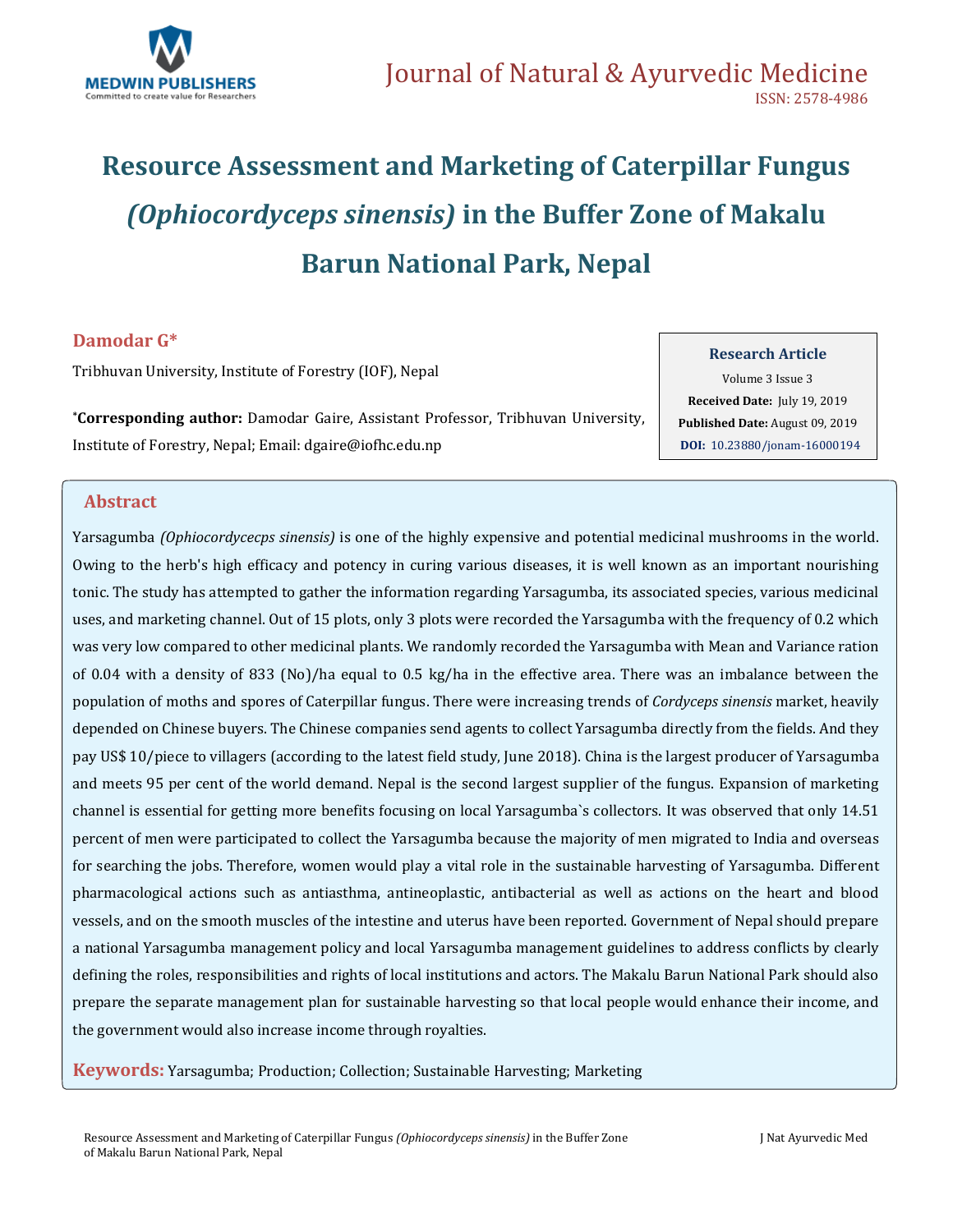### **Introduction**

Yarsagumba was first described scientifically in 1843 as Sphaeria sinensis. The fungus was known as Cordyceps sinensis until 2007, and after a molecular phylogenetic study, Sung et al. separated the mega genus Cordyceps into four genera as it was polyphyletic, viz. Cordyceps (40 spp.), Ophiocordyceps (146 spp.), Metacordyceps (6 spp.) and Elaphocordyceps (21 spp.), while the remaining 175 spp. were left in Cordyceps. As a result, C. sinensis was transferred to Ophiocordyceps, hence renamed as O. sinensis. Yartsagunbu is the Tibetan name *for O. sinensis* given by Nyamnyi Dorje (1439–1475) in the 15th century, which means summer grass – winter worm [1]. The local name was yarsagumba (or yartsagumba) in Sikkim and Tibet. This is also the most common name in Nepal, Bhutan and India. A few other names are also popular in Nepal, such as Jingani, Jivan Buti, Kira Chhyau, Kira Jhar, Saram Buti and Saram Buti Jadi . It is also famous by the name Hamalayan Viagra 11.

Cordyceps sinensis was discovered in Tibet by herdsmen who observed that their livestock became energetic after eating a certain mushroom. It has been used for around 2000 years for its reputed abilities to treat many diseases related to lungs, kidney, fatigue, cancer and although such use is mainly based on traditional Chinese medicine and anecdote. A recent study seems to show anti-aging and anti-tumor effects**.** Its current high international profile and demand developed only sometime in 1993 when many Chinese long-distance runners broke world records. There was the initial suspicion of the use of performance enhancing drugs, but this was unfounded. The Chinese instead boasted of taking Cordyceps and it was then 'presented in the popular press as a 'wonder herbal', and the last ten years has seen an increase in its market'**.**

It is believed that medicinal use of the caterpillar fungus apparently originated in Tibet and Nepal. In rural areas of these. Yarsagumba has become the most important source of cash income. The fungi contributed 40% of the annual cash income to local households and 8.5% to the GDP in 2004 in Tibet and were a source of annual income to many Himalayans dwelling people of Nepal from west to east. Every year during May and June, thousands of villagers from remote areas risking their own lives head for high mountains to collect Yarsagumba. It is estimated that one villager can earn up to Rs 2,500 approximately to \$35 a day by collecting Yarsagumba which is beyond the monthly salary of many Nepalese households. Dolpa-a remote district in western Nepal with high steep valleys and dry climate is one of the

foremost areas for collecting Yarsagumba. Almost 50% of the annual supply of Yarsagumba comes from Dolpa alone. Here, not only the adults but school goers also take unofficial holidays in search of the gold rush [2].

Chinese caterpillar fungus is reported from 27 northern districts of Nepal and of those is widely collected from only seven districts [3,4]. Dolpa district is regarded as a major warehouse of Chinese caterpillar fungus in Nepal, contributing 40% of Chinese caterpillar fungus supply in 2011 in Nepal (GoN, 2011). Caterpillar fungus, with the current market price of US\$ 140,000/ kg for the best quality product in China constitutes as one of the most expensive biological resources in the world, it is harvested by hundreds of thousands of some of the poorest people in Nepal, China, Bhutan, and India [5].

Usually, Yarsagumba is collected in large quantity before it attains the maturity. The first reason is that it is sold based on its weight. It attains the highest weight just before the maturity due to the compactness of the inner tissue. In Nepal during summer, mature fruiting bodies of Yarsagumba release millions of spores that again infect the larvae in the surrounding areas, grow inside them during winter and sprout from the dead larvae the next summer. Every year, the herb is collected in Nepal during May-July and sold to the business people directly in order to sustain the livelihood in rural areas [6]**.** The study simply describes the existing resources, and marking condition in the buffer zone Makalu Barun National Park, Nepal.

#### **Rational of the Study**

Yarsagumba is a type of caterpillar fungus, which is one of the most expensive insect-herbs that are used for medical purpose. It is rare fungus that parasites on the body of a caterpillar that grows only at higher altitudes in Nepal. Due to the expensive characters of the Yarsagumba, it is declining year by year. Yarsagumba production declined by 50% in 2011 as compared to the production in the year 2009. Due to lack of strong government policy on Yarsagumba collection, it is very unmanageable by people, as a result high deforestation, damage grassland, and some affect to wild animals found in high Himalayans regions. In addition, climate change plays significant role affecting season growth and shifting collection sites above altitudes after warming and snow melting in high Himalayan regions**.**

Yarsagumba has become the most important source of cash income. The fungi contributed 40% of the annual cash income to local households and 8.5% to the GDP in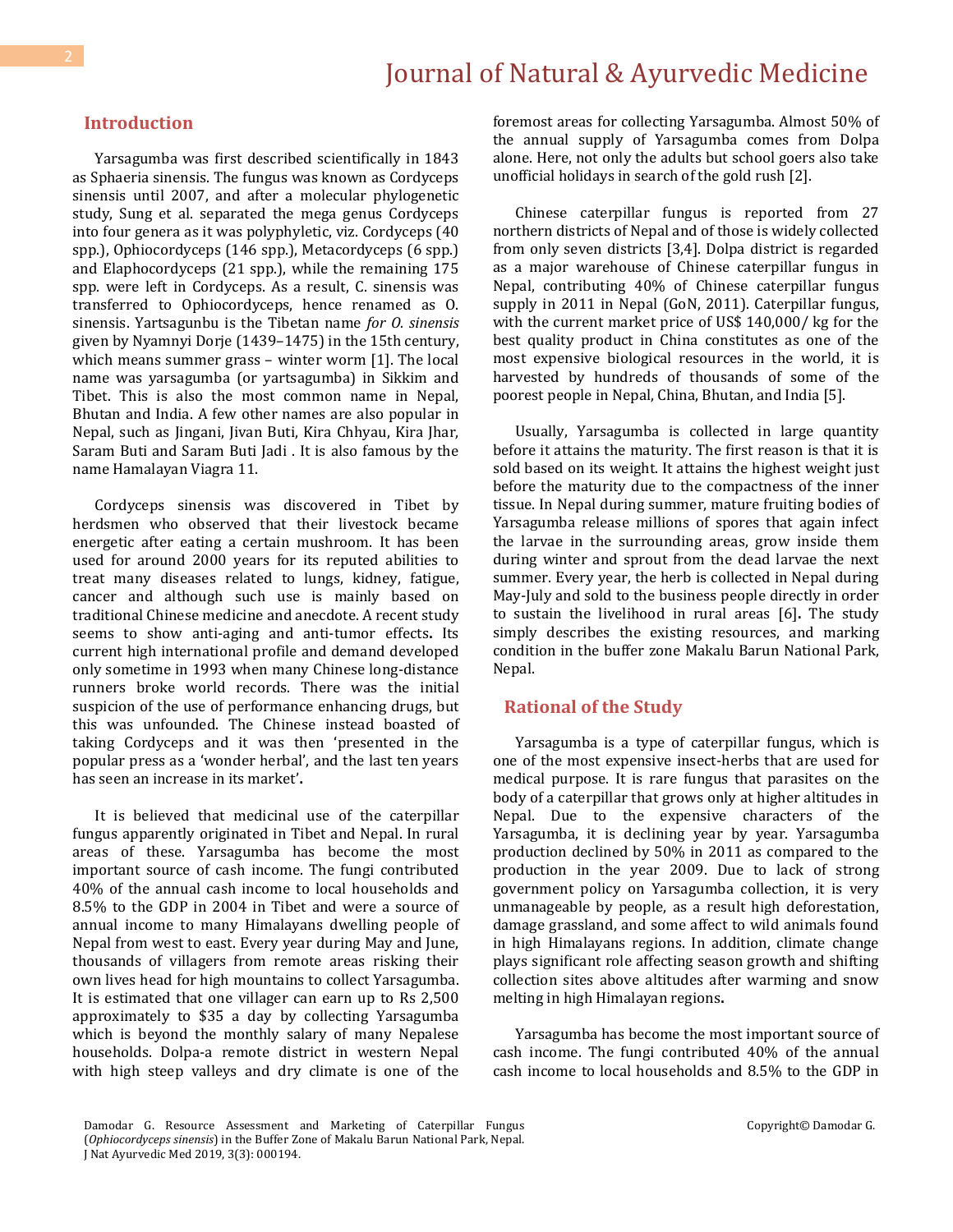2004. In 2004, the value of a kilogram of caterpillars was estimated at about 30,00 to 60,00 Nepali rupees and in 2011 the value of a kilogram of caterpillars was estimated at about 350,00to 450,00Nepali rupees. From 1997 to 2008 the market price climbed by 900% in Tibet and from 2001 to 2011 by 2300% in Nepal [7].

Apart from over-harvesting and harvesting of immature individuals, other factors may be contributing to the decline of populations. These include (a) decrease in the moth and larval populations due to loss or degradation of host plant resources for moths and larvae; (b) modification of the soil microhabitats congenial to fungal spores by the harvesters; (c) increased grazing intensity in high-altitude pastures as local harvesters take their cattle with them; and (d) climate changes. In Japan, along with market demand, loss of favorable habitat particularly mortality of host tree (Japanese Red Pine) has been implicated as the primary cause of decline of the mycorrhizal mushroom—Matsutake (Tricholoma matsutake) [8]**.** 

### **Materials and Methods**

#### **Study Area**

The research was carried out in the buffer zone of Makalu Barun National Park focusing on the highland pasture, locally known as Kharka named as YangleKharka, Shankhuwa Sheer Kharka, Jor Ghyang Kharka, Eakle Pokhari Kharka, Kaal Pokhari Kharka, Dooray Kharka, Dikling Kharka, Mera Tham Kharka, Tangra Khu Kharka. The findings have been based on research results in areas focusing on biophysical components (Figure 1).



# National Park

#### **Key Methods**

Different localities and settlements of MBNP were surveyed in May-June, 2018. The information was collected from Tamku, Bala, Sisuwakhola, Mangtewa and Makalus settlements. Focus Group Discussions (No: 2) were conducted in such a way that one was in the field during collection, and another was with the group of people who had returned after collection. The highland pasture , locally known as Kharka named as YangleKharka, Shankhuwa Sheer Kharka, Jor Ghyang Kharka, Eakle Pokhari Kharka, Kaal Pokhari Kharka, Dooray Kharka, Dikling Kharka, Mera Tham Kharka, Tangra Khu Kharka were visited as the part of field observation, and questionnaires were made with the collectors. The open-ended questionnaire was administered to respondents individually as a semistructured interview. They were consulted for their local names, methods of collection, traditional, local and commercial utilization, impacts of collection in response to the environment and local livelihood. Information was cross checked at different places with other respondents. Three rural municipalities of the buffer zone of MBNP were selected for resource assessment, and ecological study was carried out by laying out the plot of 2mX2m with the sampling intensity of 0.5% in the effective areas. Direct observation of the collection process including all other activities was done in the period of the site Yarsagumba collection site visit. Aspects like pollution, use of natural resources, disturbance to wildlife and other features related to conservation were also monitored. Before starting inventory works, requisite number of plots and location of transects at different habitats were determined by participatory methods after discussion with local key informants and other stakeholders, especially during the one-day local workshop. Secondary sources of information were also reviewed from information from the MBNP office, journals, magazines, newspapers, and information from different Buffer Zone User Committees of MBNP.

### **Results and Discussion**

#### **Existing Practices of Harvesting**

Caterpillar fungus is traditionally harvested by the poorest of the poor living in the high mountain regions of the Himalayans during May/July. The annual harvest of Yarsagumba per person ranged between 51-180. After acquiring collection permit from the nearest MBNP sector office, collectors have to walk a minimum of three days with heavy loads to reach the closest Yarsagumba collection site. Collectors scour the grassland above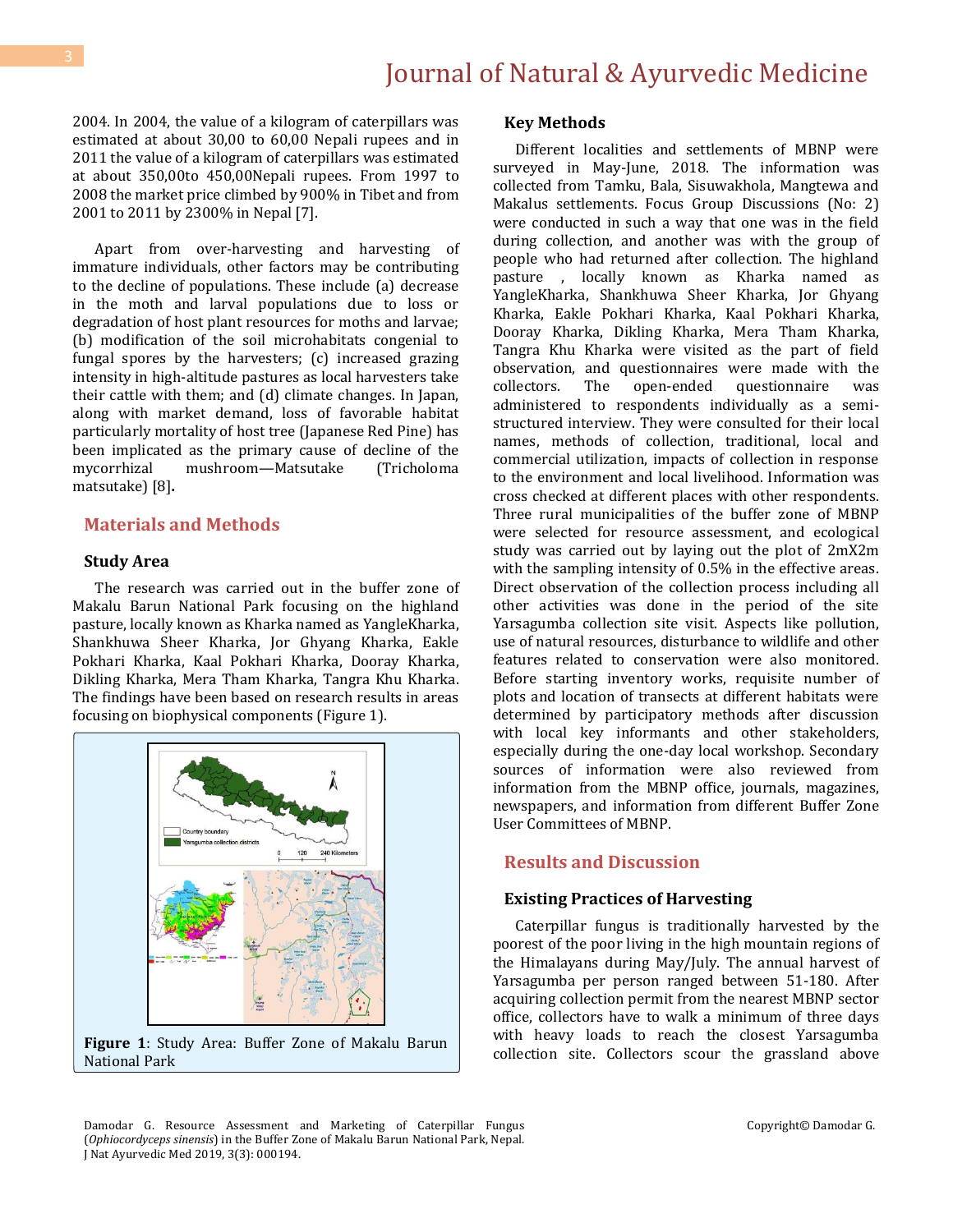3500m as early as the morning begins. Harvesting of these highly priced fungi takes immense patience as it is identified by the tip of the stoma which is camouflaged in the grass. Usually many people do not find more than 10 in a day and some even return to their tent empty handed after a full day's back aching hunch. During the field visit some lucky people having sharp eyesight were able to collect around 25 pieces in a day. As soon as a Yarsagumba is found, the collector bites the tip of stroma to prevent it from growing. They believe that as the parasite stroma grows the host insects body will start decomposing resultingly in the degradation in quality of that individual and thus fewer prices. In the evening, collected pieces are cleaned with a help of tooth brush and given a final touch ready to sell to a merchant who will some time come to the tent. Until then, Yarsagumbas is air dried or hanged safely inside their tents. According to the data available from MBNP headquarters a total of 36.13 kilograms of dry Yarsagumba registered as collected from the park's area till the end of fiscal year 2014/2015.

### **Sample distribution**

The GPS points show distribution of sample plots in the study areas (Figure 2).



**Figure 2:** Sampling Plots in the study areas.

#### **Consumption of Yarsagumba**

O.1 to 0.5 percent of local people uses Yarsagumba for their own consumption in the buffer zone of Makalu Barun National Park (MBNP). Due to high demand in the international market, local people sell their collected Yarsagumba to the local traders for their livelihoods. However, the important of Yarsagumba has primarily been used the following purposes (Figure 3).



### **Price Trends of Yarsagumba**

The Yarsagumba price is increasing day by day due to its most valuable chemical constituents, recognized as Himalayan Viagra. Year 2018 was the highest prices for the Yarsagumba according to the information from International market analysis. The price for 1 kg Yarsagumba was US\$56000. Since 2001, the Yarsagumba price has been increasing as compared to previous years. The collectors get at least NRs 1100/piece in their sites. The price difference of Yarsagumba between local and international markets is very high. Local harvesters were paid only nominal fraction of its actual market value. It might be useful to adopt the public auction system practiced in Bhutan to maximize local benefits, which in turns might provide financial incentives for locals to harvest less. This might be supportive for sustainable management. Finally, there is a huge gap between legal provision and practice of Yarsagumba collection and trade. Given the huge jump in price of Yarsagumba up to 2300% in last 11 years, the revenue policy made almost 12 years ago is now completely outdated and need revision [9-11] (Figure 4).

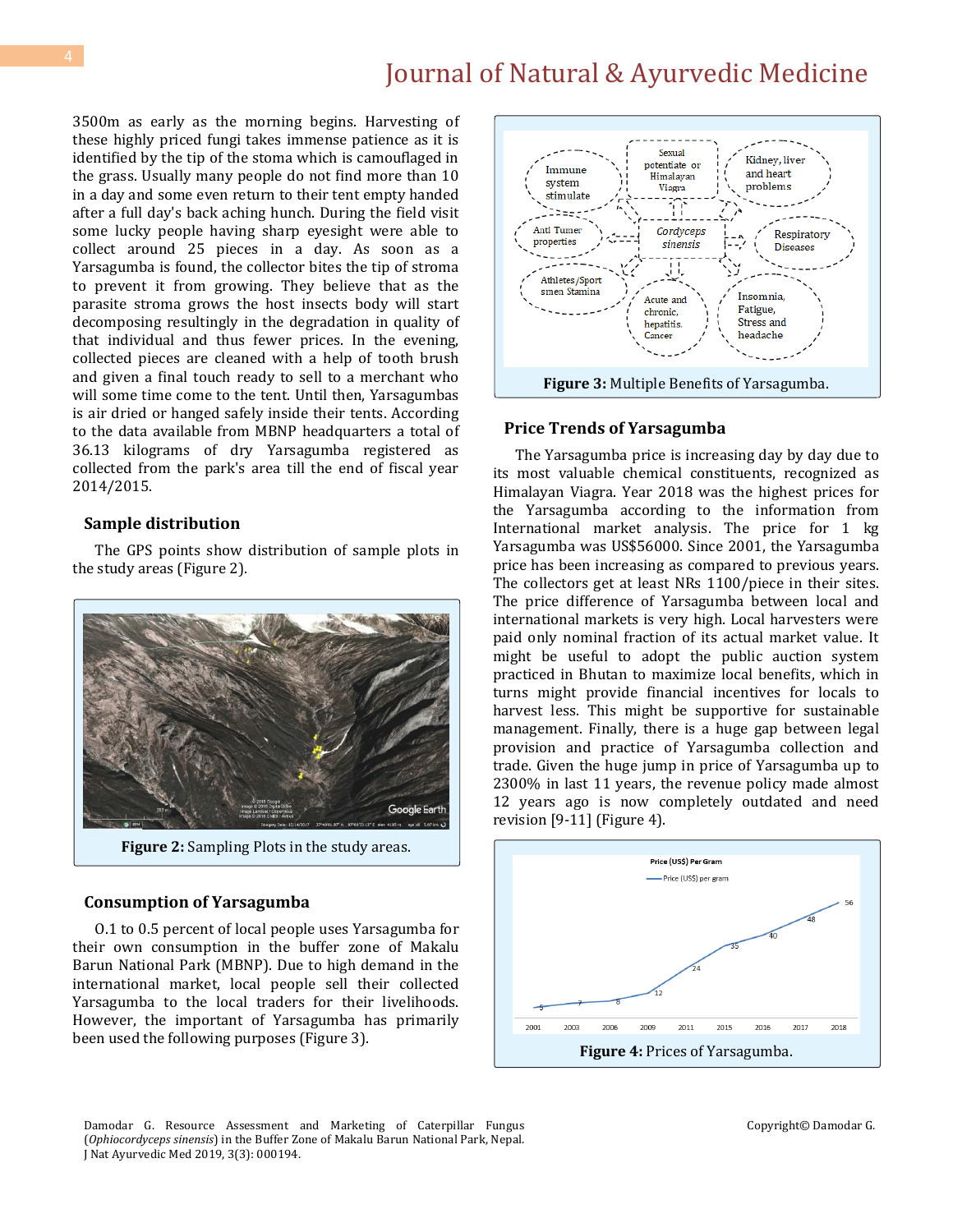According to focus group discussion in the study area, people reported that they received US\$ 11/piece, which is about US\$ 20000/kg in that rate.

#### **Information about Collectors**

The local people desperately wait for MBNP office to formally announce the commencement of Yarsagumba collection. This year the office announced the collection period from 1st of Jest to the end of Ashar. Each individual willing to seek this highly valuable Mushroom, had to take a permit from the MBNP office which was valid for 3 days only. They were also requested to carry all the necessary survival logistics on their own. This year a total of 1585 people were recorded taking permit o for the collection expedition out of which 14.51% were female and the men's majority was 85.49% (Figure 5).

There was very interesting result on gender-wise analysis. It was observed that only 14.51 percent males were participated to collect the Yarsagumba. Due to searching for employment in India and overseas, majority of males migrated for searching for the jobs. It was like as national context, during our research, we interviewed with female collectors. Therefore, women play the vital role for sustainable harvesting of Yarsagumba.



#### **Resource Assessment**

Out of 15 plots, only 3 plots has been recorded the Yarsagumba in the study area. Therefore, frequency of the Yarsagumba is 0.2 which is very low. We recorded the Yarsagumba as randomly (Mean/Variance = 0.04). The population density per hectare of Yarsagumba was found as 833.33 in the buffer zone of Makalu Barun National park. The data reveal that conservation efforts or sustainable harvesting is essential in the study area.

| <b>Plots</b> | <b>Present Number (x)</b> |       | Frequency Area (4m <sup>2</sup> ) | Density (Number/m <sup>2</sup> ) | <b>Density (Number/Ha)</b> |
|--------------|---------------------------|-------|-----------------------------------|----------------------------------|----------------------------|
| Plot 1       | 0                         | 0     | 4                                 |                                  | $\Omega$                   |
| Plot 2       | $\overline{2}$            | 0.13  | 4                                 | 0.5                              | 5000                       |
| Plot 3       | 0                         | 0     | 4                                 | 0                                | 0                          |
| plot 4       | 0                         | 0.13  | 4                                 | 0                                | $\Omega$                   |
| Plot 5       | 0                         | 0     | 4                                 | 0                                | 0                          |
| Plot 6       | 2                         | 0.13  | 4                                 | 0.5                              | 5000                       |
| Plot 7       | 0                         | 0.13  | 4                                 | $\theta$                         | 0                          |
| Plot 8       | 0                         | 0     | 4                                 | 0                                | 0                          |
| plot 9       | 0                         | 0.13  | 4                                 | 0                                | 0                          |
| Plot 10      |                           | 0.07  | 4                                 | 0.25                             | 2500                       |
| Plot 11      | 0                         | 0     | 4                                 | 0                                | 0                          |
| Plot 12      | 0                         | 0.13  | 4                                 | 0                                | $\boldsymbol{0}$           |
| Plot 13      | 0                         | 0     | 4                                 |                                  | $\theta$                   |
| Plot 14      | 0                         | 0.13  | 4                                 | 0                                | 0                          |
| Plot 15      | 0                         | 0     | 4                                 | 0                                | $\Omega$                   |
| Average      |                           | 0.065 |                                   | 0.083                            | 833 (0.5Kg/Ha)             |

**Table 1:** Resource assessment of Yarsagumba in the study area.

#### **Associate species**

We have clearly observed that alpine grassland is the best suitable habitat for Yarsagumba. Therefore, these species are the indicator of *Cordyceps sinensis*. During the research period, the following species have been recorded in Yarsagumba Habitat: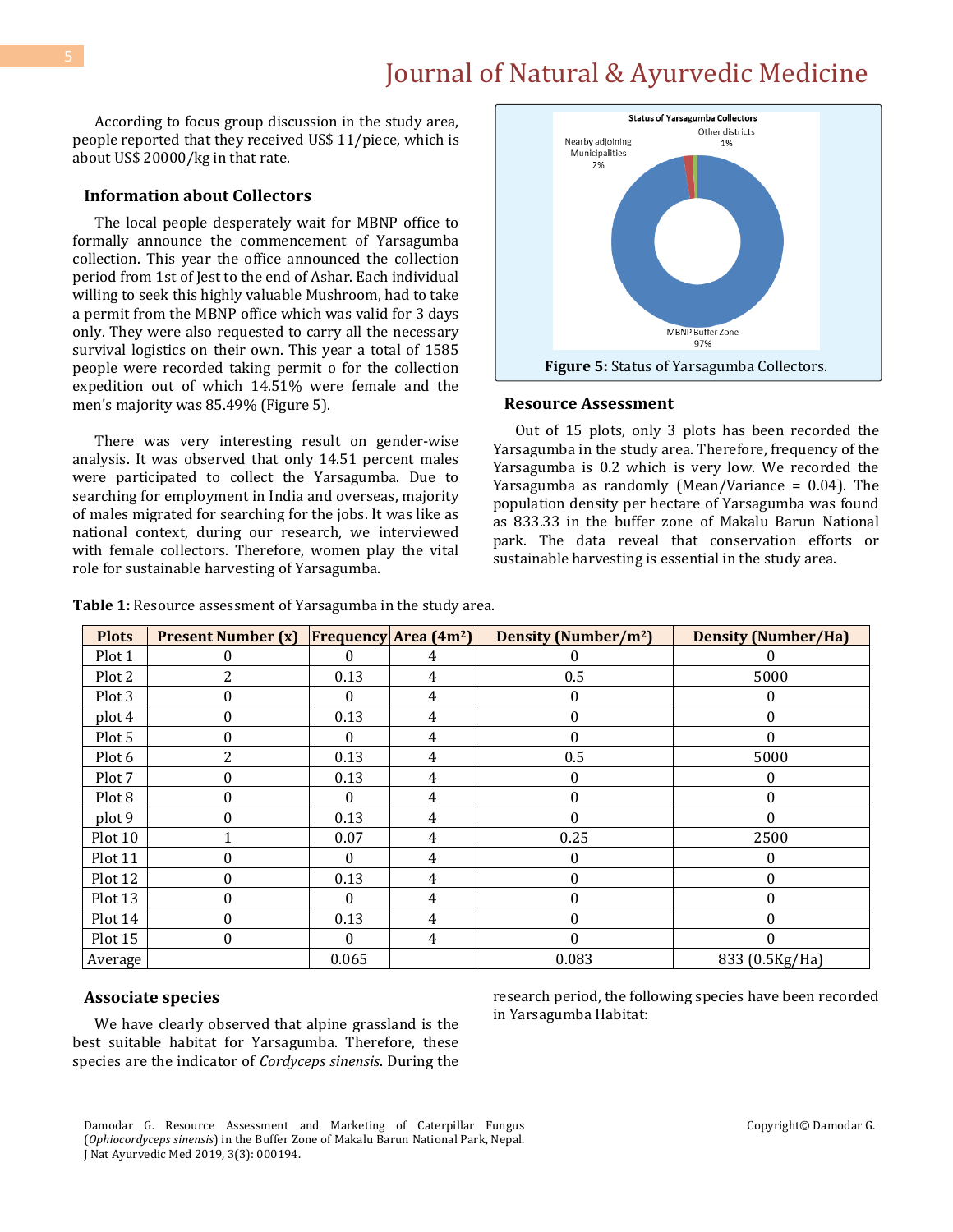| <b>S.N.</b> | <b>Name of the Species</b> | Family          | <b>Local Name</b>            |
|-------------|----------------------------|-----------------|------------------------------|
| 1           | Aconitum species           | Ranunculaceae   | Bikh Jara                    |
| 2           | Anaphalis monocephala      | Compositae      | <b>Jhullyaa</b>              |
| 3           | Anemone polyanthes         | Ranunculaceae   | Kakrey Ghans                 |
| 4           | Artragalus species         | Papillionoideae | Tantancy                     |
| 5           | Bistoria macrophylla       | Polygonaceae    | Lama Phool                   |
| 6           | Cyperus species            | cyperaceae      | Sun Buki                     |
| 7           | Draba species              | Cruciferae      | Koseli Ghans                 |
| 8           | Geranium species.          | Geraniaceae     | Doshro Chari Bish            |
| 9           | Heracleum nepalensis       | Umbelliferae    | Seto Phool                   |
| 10          | Pedicularis capitata       | Polygonaceae    | Chyangdangka                 |
| 11          | Potentilla fruticosa       | Rosaceae        | Palu                         |
| 12          | Potentilla species         | Rosaceae        | Goru Kajera                  |
| 13          | Primula denticulata        | Primulaceae     | Doeli Phool                  |
| 14          | Salix species              | Salicaceae      | Likhey                       |
| 15          | Saussurea species          | Compositae      | Phoee                        |
| 16          | Saxifraga parnassifolia    | Saxifragaceae   | Pahelo Buki Phool            |
| 17          | Swertia cuneata            | Gentianaceae    | <b>Telailee Dudhey Ghans</b> |

**Table 2:** Associated Species of Yarsagumba.

#### **Marketing of Yarsagumba**

Yarsagumba, is one of the most valued Herbal Medicines - Natural Rejuvenator. Its effects on the nervous system, glucose metabolism, the respiratory, hepatic, cardiovascular, and immune systems, immunologic disease, inflammatory conditions, cancer, and diseases of the kidney are researched and found helpful. Most of the Nepalese people didn't know about its medicinal purpose and value when Chinese trader buy in cheap until 2000 A.D. It has been revealed that the body of Yarsagumba contains:- Proteins, Peptides and all essential amino acids, Polyamines Sterols, Cordycepin acid, D mannitol, Eleven nucleoside (including Adenine, Uracil, Uridine, Guanosine, Thymidine, and Deoxyuridine), Saccharides and Sugar Derivatives, Vitamin A, Vitamin B1, B2, B6, B12,E, and K, Inorganic, including K, Na, Ca, Mg, Fe, Cu, Mn, Zn,Pi, Se, Al, Si, Ni, Sr, Ti, Cr, Ga, V, and Zr (Verve International, 2015). China is the largest producer of Yarsagumba and meets 95 per cent of the world demand. Nepal is the second largest supplier of this fungus, with official annual production standing at three tones. India, on the other hand, supplies 1.7 to 2.8 tons of Yarsagumba per year, while Bhutan's annual production hovers around 0.5 to 1.5 tones. While talking about marketing channel of Cordyceps sinensis, Chinese buyers collected from Nepal using agents. The details marketing channel has been presented in the flowchart.

# **Marketing Channel of Cordyceps sinensis (Figure 6)**

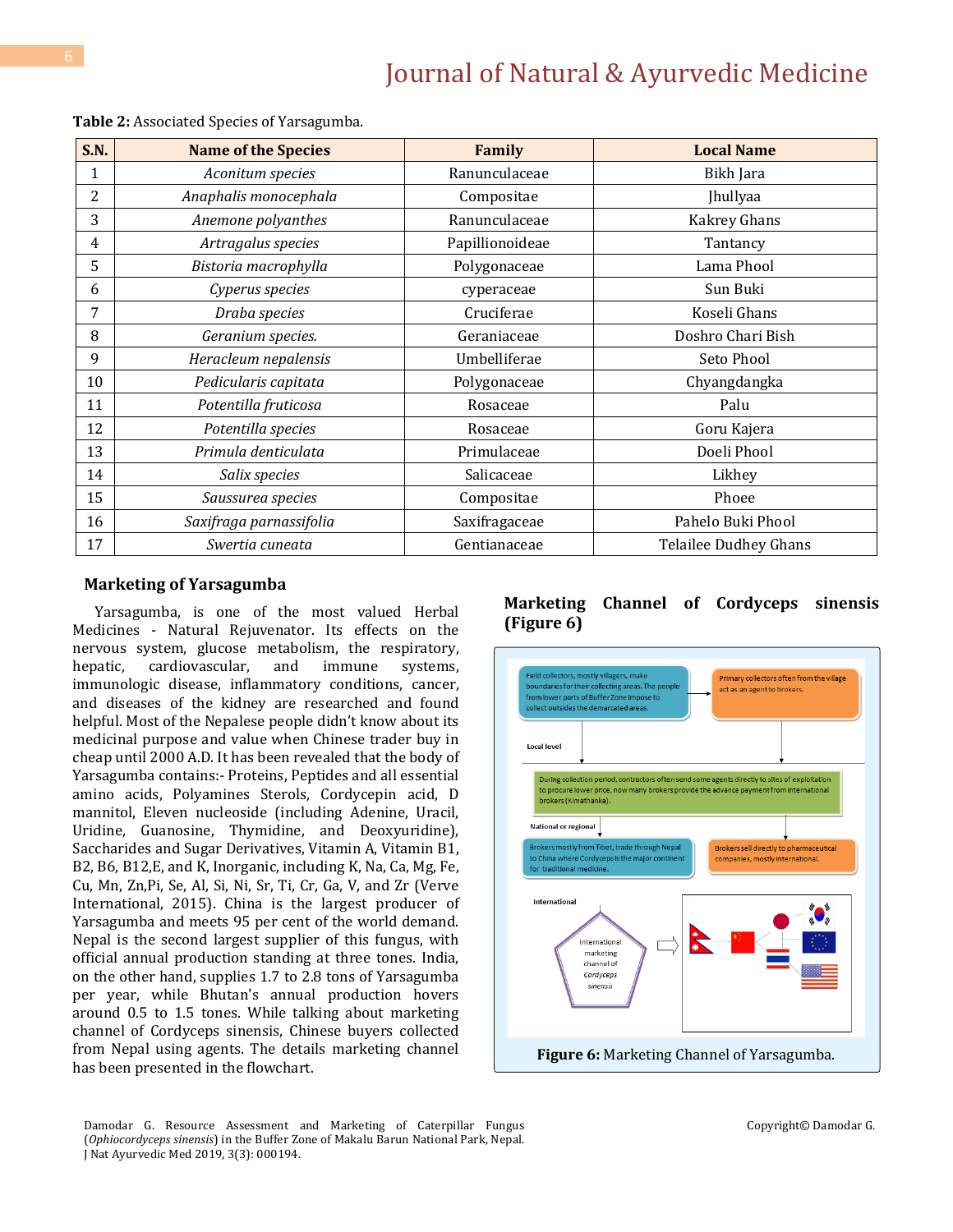#### **Impact on Livelihood**

While talking about livelihood of the people, the collectors from Sankhuwasawa earn an average of NRs12,000 during the season (Field survey, 2018). Since entire families in rural areas rush to pick up the fungus during the peak season, each of them stands to earn NRs 500,00 which is almost eight times Nepal's per capital income of NRs 76,065.It has become the most important source of income in most of the Himalayan regions of Nepal.

#### **Risk Factors to Collectors**

The struggle in collecting such highly rated medicinal plant, is as expensive as the price it fetches in the commercial market. The collectors have to struggle with high altitude, arduous steep slopes, heavy back pack, and harsh weather and challenging survival for the period they remain in the alpine grassland. A minimum of three days and nights have to be passed through dense forests, heavy rain and wet, slippery and steep foot trails. Night halts are made in sheds (if available), caves or the personal tents as per the situation and requirement. Some of the serious risks and dangers in expedition to Yarsaumba are listed below:

- Liable to altitude sickness
- Attack to parasites like leech and fly, etc
- Danger of encounter with wild animals like bear
- Very steep and rocky topography
- Dangerously narrow and slippery walking trails
- Cold weather with frequent rain and constant fog
- Chance of landslide and avalanche
- Likely to get lost in the vast alpine grassland
- Fatiguing journey uphill and down hill
- Risk to joint pain muscle pain
- Unhygienic food and living tents
- Possibility of attack and loot

If someone gets ill or injured, the nearest health center is 3 days of walk away; rescue from helicopter would be possible only if the weather favors. Several news of landslide was heard but none of them were reported to affect alpine pastures. Many people set out for Yarsagumba collection went missing across the county but in this park nothing like that happened. But a total of 11 people severely fell ill and were then rescued back to village by their fellows this year. Most were victim to high altitude sickness. Four people lost their lives in the expedition (During Field survey, 2018).

#### **Impact on Environment**

Massive human pressure during the harvesting season is bad for the fragile ecosystem as well. The debris and garbage left behind by harvesters pollutes and affects the environment and pasture needed for Yarsagumba formation. Water resources do not remain untouched from pollution as these are the major attraction for people to establish their temporary abode. This could also be a reason people fall ill. People who have been going to the expedition every year are confirmed that the accumulation of debris particularly plastic is in the rise; usually in the places where camps and halts are made. MBNP provides Yarsagumba collection permit with verification that people will go to the alpine pasture being self-sufficient in kerosene and will not harvest any woody natural resources for fuel wood. But the scene in the field is different from expected. People cut down Sunpati (*Rhododendron lepidotum*), and Dhupi (*Juniper species*) in large quantity as they have the property to burn well even when green. Besides this, some people are opportunist enough to establish traps for game bird species and animals like musk deer.

#### **Value Addition**

Due to unique nature of usefulness of this species, marketing of Yarsagumba has been increasing which can be found in different marketing sites like www.amazon.com, www.alibaba.com, www.ebay.com, etc. The Cordyceps tea is very famous in the online market (Price: US\$50-700/packet). The winery companies have also started to mix up the Cordyceps sinensis during the formulation process for increasing the value of wines (Figure 7).



# **Conclusion and Recommendation**

•Out of 15 plots, only 3 plots has been recorded the Yarsagumba in the study area. Therefore, frequency of